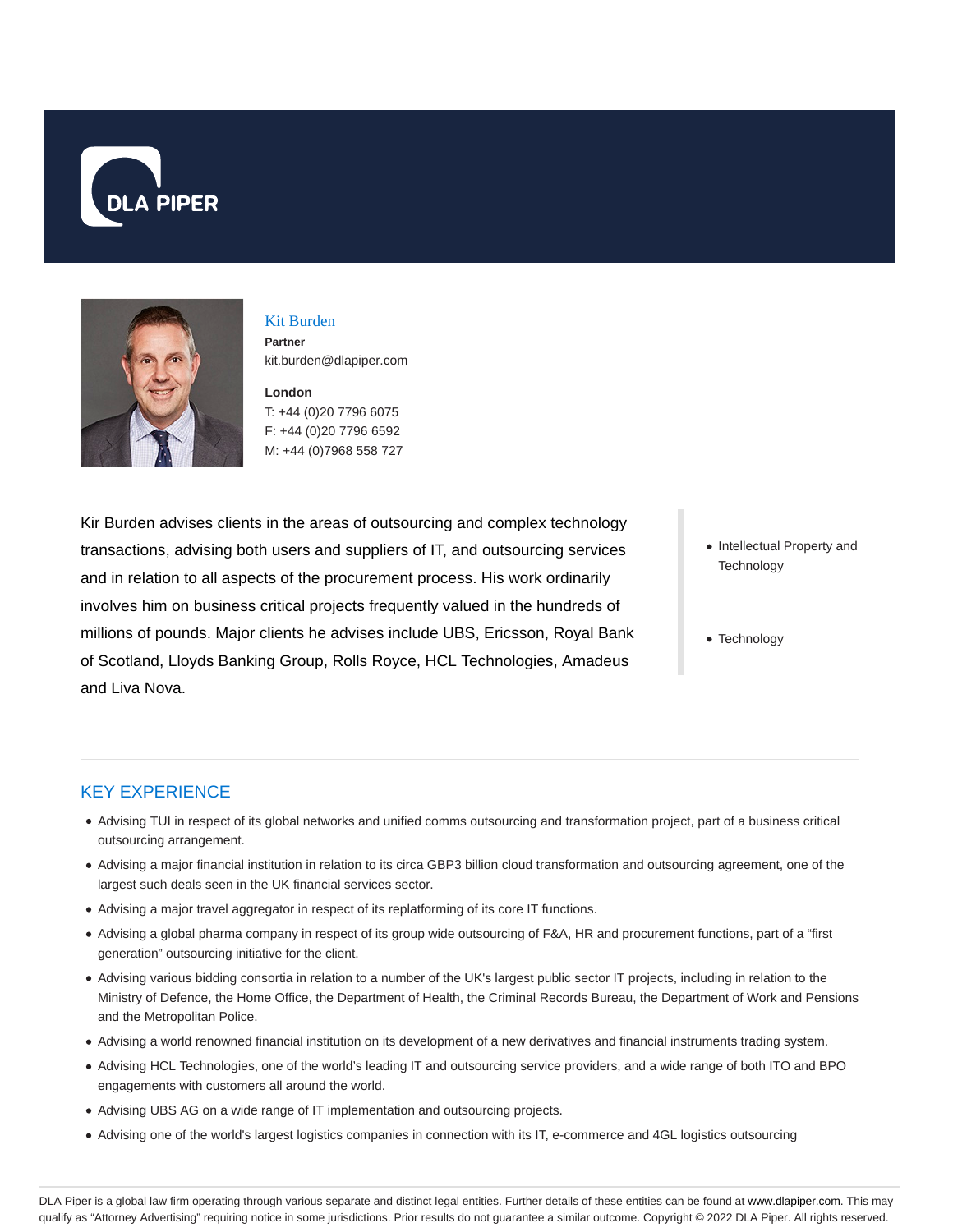operations, including a public sector project valued in excess of GBP2bn.

Advising a major global bank in relation to its digital transformation project.

# MAJOR CLIENTS

- UBS
- Dixons Carphone
- TUI
- HCL Technologies
- Major UK financial institutions

### VITA

# **Zulassung**

• Solicitor of the Senior Courts of England and Wales

# **Empfehlung**

Kit has been recognized in the Legal 500 Hall of Fame which highlights individuals who have received constant praise by their clients for continued excellence.

Kit is undoubtedly one of the leading lights in the outsourcing market, not just in the UK but globally. He chairs the Society for Computers and Law's Outsourcing Group and is a frequent writer and speaker on outsourcing topics.

Kit was first ranked in Chambers UK's 2004 directory and has been ranked in every edition since, and for many years now has been in Tier 1 for both IT and Outsourcing matters. Chambers describes him as "a brilliant IT lawyer" with "a grand reputation", and as "an outsourcing guru". He has been similarly ranked in Tier 1 by Legal 500.

He has been named as "Technology Lawyer of the Year" in 2018 by Legal Experts.

He is ranked by Chambers UK as a UK-wide Outsourcing "star lawyer" (one of only two such lawyers listed in the "star" category).

Kit has been named in the Global Sourcing Association's "A-List", which recognises a core group of professionals who have helped shape the wider outsourcing industry (one of only a handful of lawyers listed).

Kit was commended for his work in developing our "ASCENDANT" methodology by the FT Innovative Lawyers report.

Kit was also commended by Global Legal Experts as "Technology Lawyer of the Year" and furthermore by the Global Sourcing Association Awards (with the UK team winning Law Firm of the Year for 2017 and again in 2019).

The Global Sourcing Association named Kit as "Legal Advisor of the Year" in 2018, and separately as their "Strategic Advisor of the Year" in 2019.

# **Mitgliedschaften**

- Member of the Computer Law Group
- Trustee of the Society for Computers & Law
- Chair of SCL's Special Interest Group on Outsourcing

### **AKTUELLES**

# Publikationen

DLA Piper is a global law firm operating through various separate and distinct legal entities. Further details of these entities can be found at www.dlapiper.com. This may qualify as "Attorney Advertising" requiring notice in some jurisdictions. Prior results do not guarantee a similar outcome. Copyright @ 2022 DLA Piper. All rights reserved.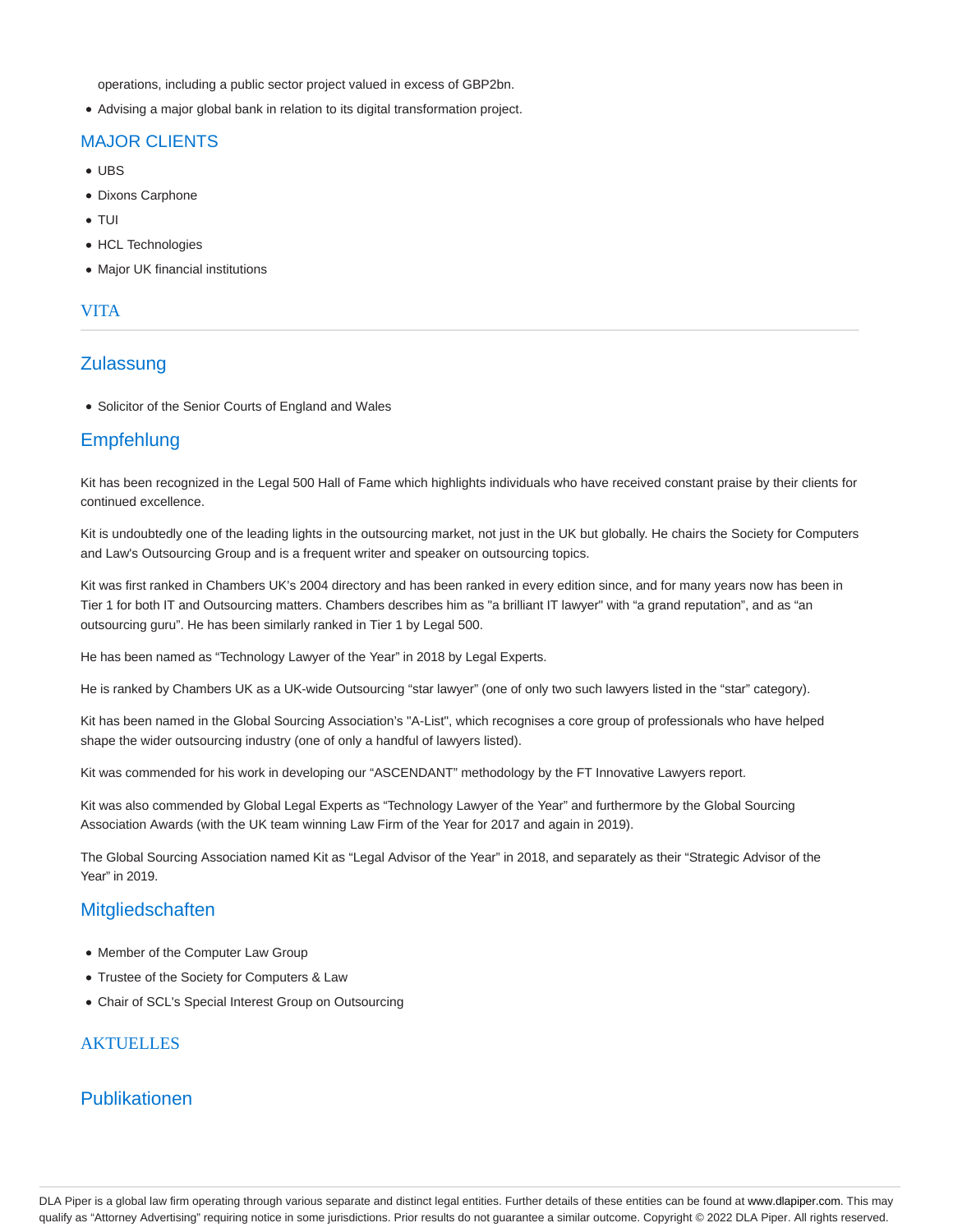#### **Focus on the technology sector**

#### 25 January 2022

Understanding the UK National Security & Investment Regime Podcast

What is the impact of the regime on the technology sector? Sarah Smith is joined by competition partner, Alexandra Kamerling, and DLA Piper's tech sector specialist, Kit Burden, to anaylse which activities are likely to be caught with a focus on AI and computer hardware.

**Tech innovation for a happier future**

#### 28 September 2021

#### TechLaw Podcast

Part two of Episode 46 in our TechLaw podcast series sees Mo Gawdat, former Chief Business Officer for Google X, bestselling author, serial entrepreneur and founder of the One Billion Happy movement, resume his conversation with DLA Piper partner and co-chair of the Technology Sector, Kit Burden. Following on from their discussion around AI, ethics and regulation, they also look at the relationship between innovation and technology when it comes to our happiness. Make sure you register to attend our fifth European Technology Summit on the 5th October 2021 to catch Mo's keynote speech. Register at our fifth European Technology Summit on the 5th October 2021.

DLA Piper TechLaw Podcast Series · Part 2: Tech innovation for a happier future

### **Part 1: Raising responsible AI**

#### 23 September 2021

#### TechLaw Podcast

In part one of Episode 46 of our TechLaw podcast series, Mo Gawdat, former Chief Business Officer for Google X, serial entrepreneur, founder of the One Billion Happy movement and author of the new book Scary Smart: The Future of Artificial Intelligence and How You Can Save Our World, explains to our partner and co-chair of the Technology Sector, Kit Burden, how we as humans have a responsibility to educate and parent AI in order to raise responsible beings. Topics discussed include the extent to which we can maintain control over AI, regulation and its opportunity to solve some of humanity's biggest challenges. Mo will be a keynote speaker at our fifth European Technology Summit, taking place on the 5th October 2021. Register your interest at our fifth European Technology Summit on the 5th October 2021.

DLA Piper TechLaw Podcast Series · Part 1: Raising responsible AI

**Man versus machine: Working together in the age of AI**

#### 21 September 2021

#### TechLaw Podcast

Podcast 45 of our TechLaw podcast series sees award-winning presenter, best-selling author and Professor in the Mathematics of Cities at University College London, Hannah Fry, speak to Kit Burden, Partner and Global Co-Chair of the Technology Sector at DLA Piper. Focusing on AI, its strengths and flaws and the need for the human factor, their conversation touches on a variety of topics including algorithm bias, data, privacy as well as the opportunities for digital transformation post-pandemic. Hannah will also be a keynote speaker at our fifth European Technology Summit on the 5th October 2021.

DLA Piper TechLaw Podcast Series · Man versus machine: Working together in the age of AI

**Outsourcing: A Practical Guide, Second Edition**

16 February 2021

DLA Piper is a global law firm operating through various separate and distinct legal entities. Further details of these entities can be found at www.dlapiper.com. This may qualify as "Attorney Advertising" requiring notice in some jurisdictions. Prior results do not guarantee a similar outcome. Copyright @ 2022 DLA Piper. All rights reserved.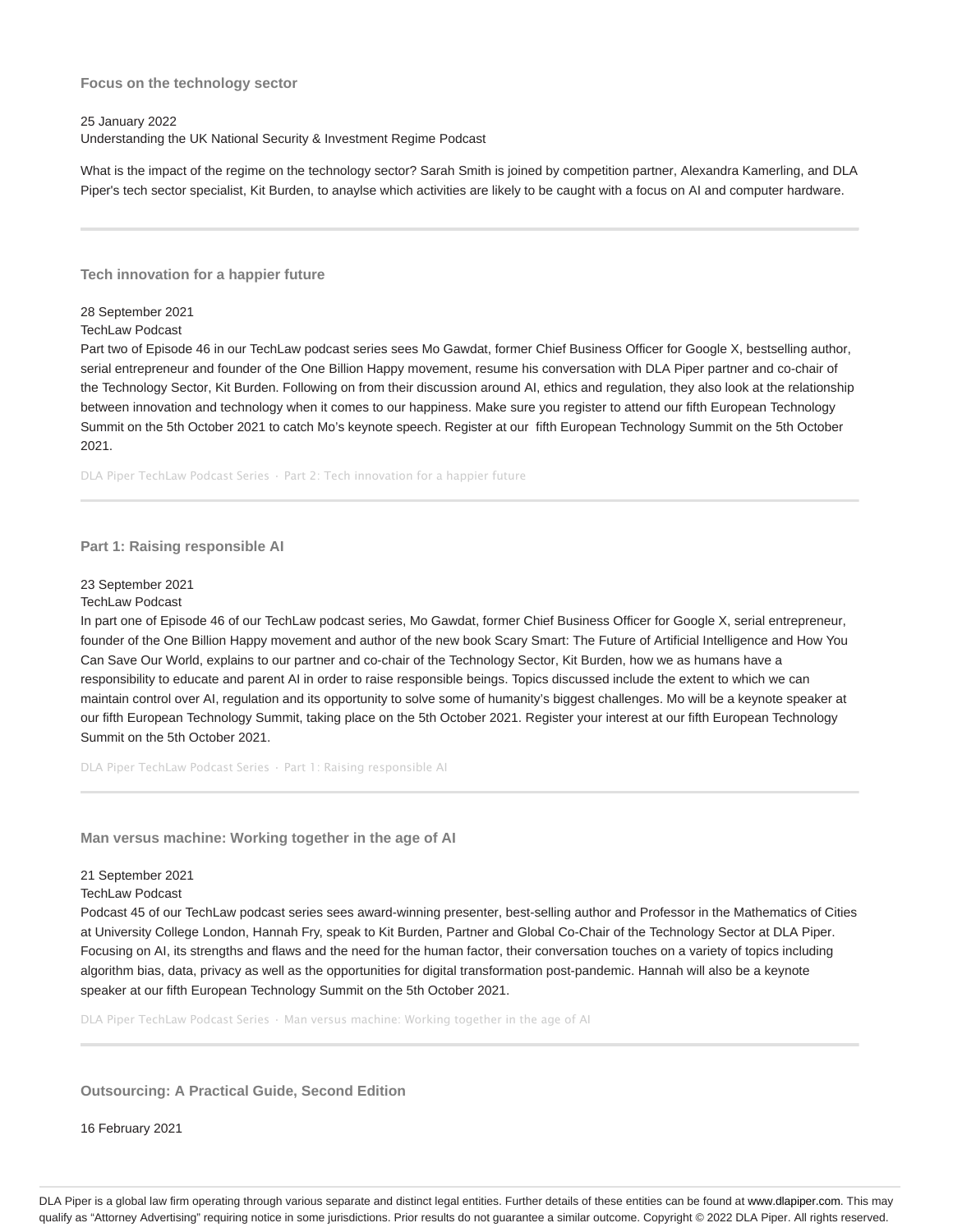We are proud to launch our latest publication, Outsourcing: A Practical Guide, Second Edition. This book is a fully updated edition of the key text on outsourcing, written by our market-leading Global Technology and Sourcing team.

**The UK-EU Trade and Cooperation Agreement: Implications for technology services**

11 January 2021

The TCA includes a chapter relating to digital services which provides some key details relevant to both providers and customers of technology-related services.

Kit is the author of two leading publications, on Computer Contracts (Sweet and Maxwell) and the Legal Protection of Computer Software (EMIS, now XPL Publishing).

Kit also writes for various journals on IT and outsourcing including IT Law Today, Computers and Law, and the Computer Law and Security Review, for which he is on the correspondent's panel. Kit also co-authored, ''Outsourcing: A Practical Guide", for the Globe Law and Business on September 2015.

### Seminare und Veranstaltungen

### Vergangene

**Digital Transformation: Navigating Key Legal and Regulatory Issues for Commercialising AI and Cloud Driven Technology Solutions**

22 June 2021 **Webinar** 

**Outsourcing: A Practical Guide, Second Edition**

24 March 2021 **Webinar** 

**Planning for an Uncertain World**

16 November 2020 TechLaw Event Series Webinar

**DLA Piper European Technology Index 2020**

31 July 2020 Webseminare

DLA Piper is a global law firm operating through various separate and distinct legal entities. Further details of these entities can be found at www.dlapiper.com. This may qualify as "Attorney Advertising" requiring notice in some jurisdictions. Prior results do not guarantee a similar outcome. Copyright @ 2022 DLA Piper. All rights reserved.